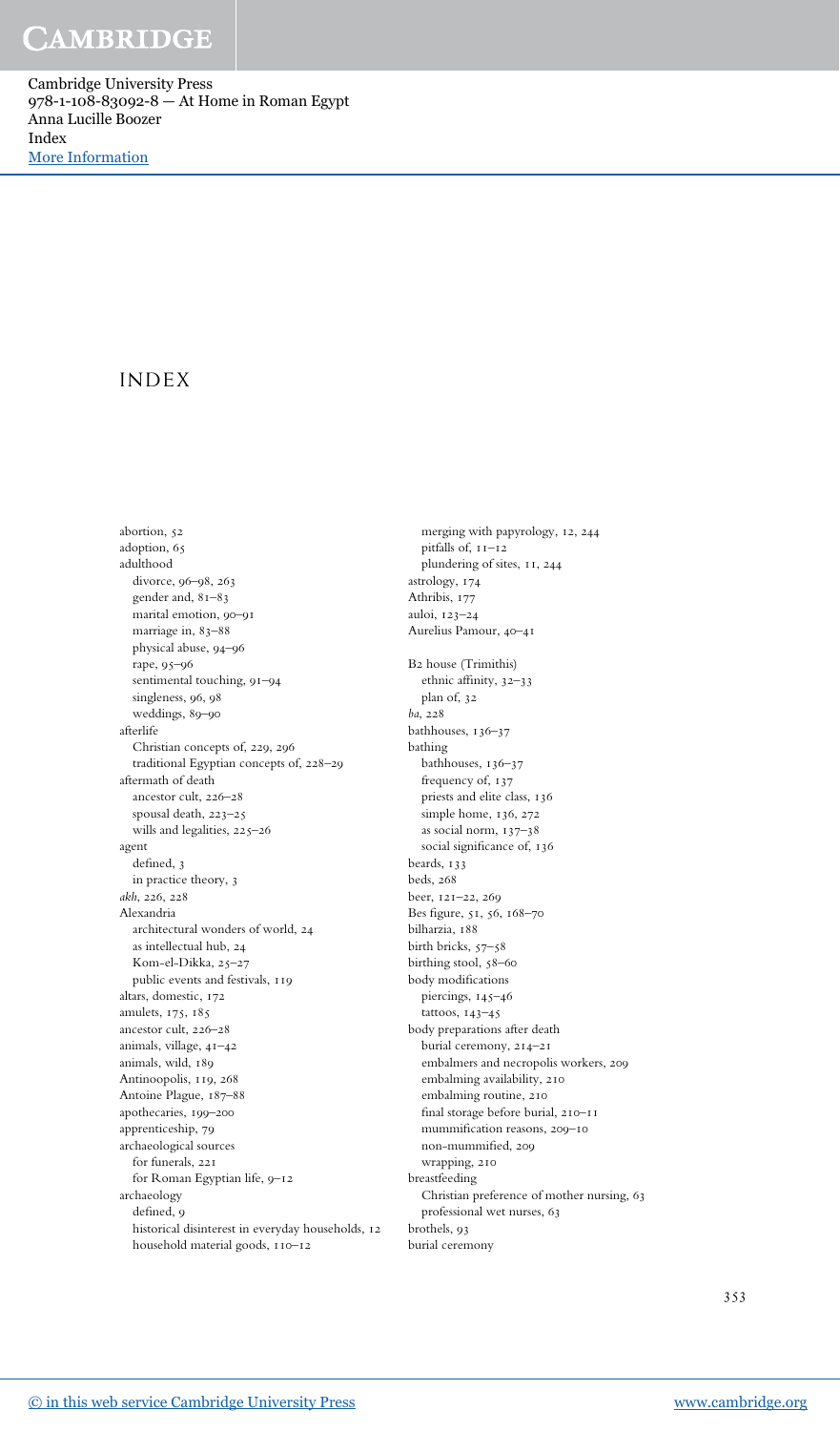Cambridge University Press 978-1-108-83092-8 — At Home in Roman Egypt Anna Lucille Boozer Index [More Information](www.cambridge.org/9781108830928)

### 354 INDEX

burial ceremony (cont.) changes as Christianity appeared, 221 changes over time, 214 fertility themes, 219 in Kellis, 214–15 of women, 217–19 prepubescent girls, 217 tomb architecture, 219–21 for young children, 215–16 burial preparations burial goods procurement, 212–14 funerary expenses, 211 mummy labels, 212 transportation to burial, 211–12 canals, 42 census records. see also demography of Roman Egypt health of population, 185 large population, 20 omissions from, 20 periodicity of, 20 reorganization of, 20 as textual source, 8 chamber pots, 139–40 Cheese and the Worms, The, 232–33 child abuse, 69 childbirth birth bricks, 57–58 birthing stool, 58–60 complications, 56 ethnographic evidence, 15–16 high infant mortality rate, 56 at home, 55 midwife for, 55–56, 252 mundane supplies for, 57 music and dance for, 57 special lighting for,  $56-57$ squatting position for, 57 children affection for, 231 burial care for, 215–17 dress, 153 early childhood (ages three through eight), 67–72 infancy (birth to age three), 60–66 late childhood (ages 12 through 14), 74–79 middle childhood (ages nine through eleven), 72–74 Christianity afterlife, 229, 296 amulets for protection, 175–76 burial of children, 216 changes in burial ceremonies, 221 complex social experience of, 231–32 cult paraphernalia, 173 discouraging domestic ritual activities, 281 dress, 153 forbidding cosmetics, 141

holy men for healing, 198 hospitals, 200 simple daily hairstyles, 132-33 cippi, 195–97, 288 clavi, 149 clothing. see also dress cut, 114–15 dyeing, 114, 267 image, 148 conception contraception, 50–52 demographic evidence, 48 fertility treatments, 49–50 taking longer to achieve than modern times, 49 contemporary histories and descriptions (textual source), 8 contraception abortion, 52 medicines and magic, 51–52 prolonging nursing, 51 Coptic language, 21–22 cosmetics Christianity forbidding, 141 equipment boxes, 142 and eye problems, 191 found in cemeteries, 141 kohl, 141–42 skin care, 141 substances to make, 141 cottage crafts, 116–17 cut clothing, 114–15, 116, 267 Dakhleh Oasis. see also Kellis; Trimithis houses in, 28, 30–32 iron-deficient diet, 190 location of, 30 storage niches in, 163 dalmatic, 151 death rituals aftermath, 223–26 body preparations, 209–11 burial preparations, 211–14 family avoiding talk of death, 207 funeral, 221–23 grief and mourning expressions, 207–9 home with family, 206 public physician certifying death if violent, 206–7 washing and wrapping corpse, 206, 290 demography of Roman Egypt. see also census records large population, 20 young population age, 19 demotic script, 21 Dendara, 169 dental issues. see also oral care cavities, 190 enamel hypoplasia, 190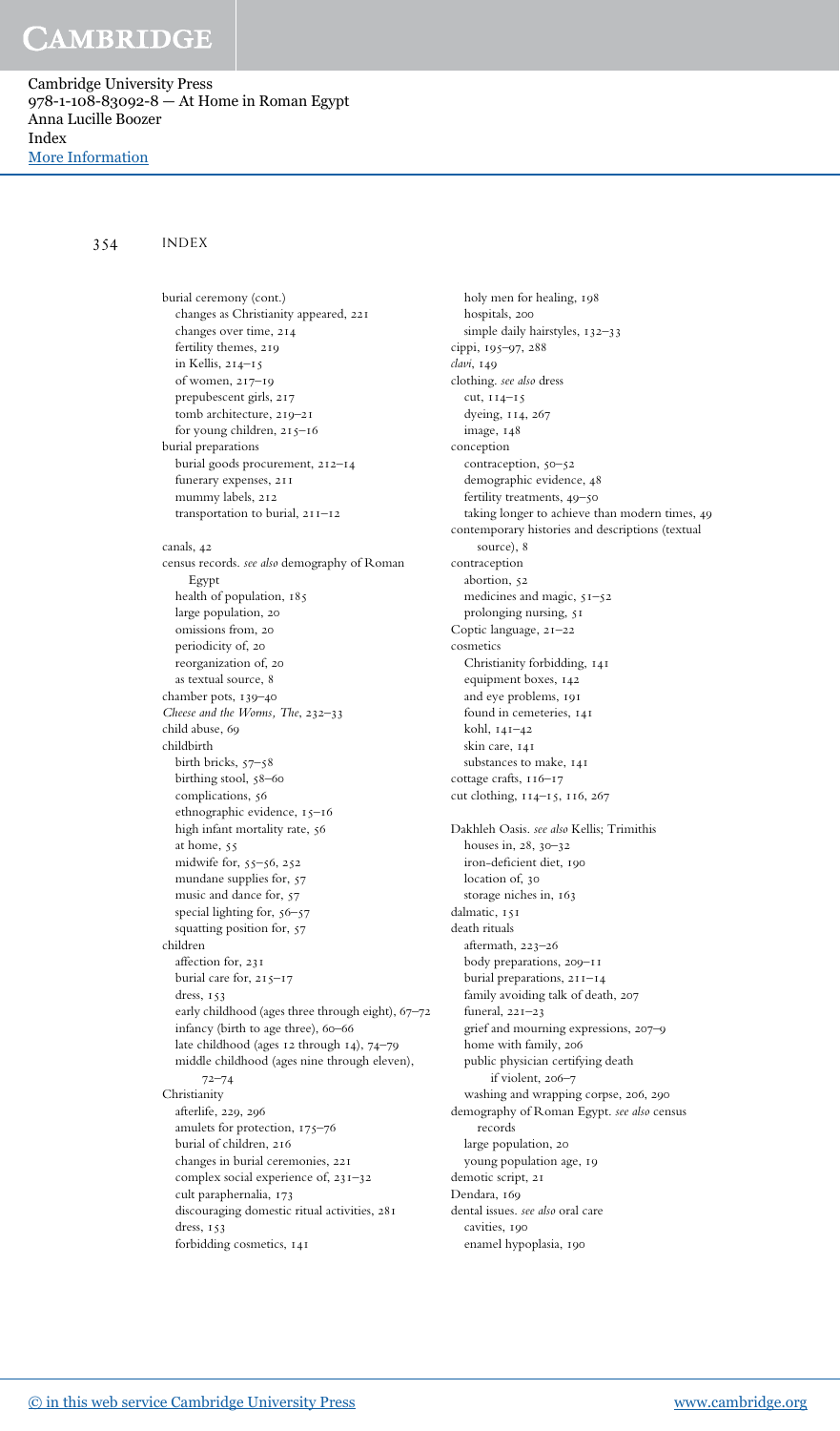Cambridge University Press 978-1-108-83092-8 — At Home in Roman Egypt Anna Lucille Boozer Index [More Information](www.cambridge.org/9781108830928)

INDEX 355

disability from brother-sister marriage, 201 no ancient term for, 200 textual mention of incapacitation, 201 divorce abuse and, 263 asset division, 97 child custody, 97–98 as common practice, 96–97, 263 deeds of, 97 domestic magical protection archaeological evidence of, 177 foundation deposits, 177, 283 house entrance, 177 manuals for, 176–77 motifs on interior furnishings, 179 dowry, 87–88, 151, 261 dress. see also clothing children's, 153 cloth as consumption good, 148 image clothing, 148 religion and, 153 shoes, 153–55 soldier's, 151–53 special occasion, 155–56 tunics, 148–51 vocation and, 151 women's, 151 dyeing clothing, 114, 267 early childhood (ages three through eight) child abuse, 69 high mortality rates, 67, 69 toys, 69–71 embodied protection amulets, 175 animal parts, 175 Christian, 175–76 spells, 175 enamel hypoplasia, 190 ephemeral arts dances, 123, 269 music, 123–24 Esna, temple of, 58 ethnic affinity, 22, 32–33 ethnicity in Roman Egypt complexity of, 22 ethnic maneuvering, 22–23 extended life course, 6 eye issues blindness, 191 cosmetic usage and, 191 fly-borne, 191 scars as distinguishing features, 130 trachoma surgery, 191

Fayum household shrines, 163–64

as least healthy area, 285 Fayum portraits, 222, 294 ferries, 42 fertility demographic evidence for, 48 peak age of, 251 social factors affecting, 49 work affecting, 49 fertility treatments healing objects for, 50 herbs for, 49–50 intubation period, 50 religious offerings, 50 festivals becoming sparse in third century, 160–61 domestic participation in, 160 temples, 159–60 fever, 186–87 figurines, household religious, 165–70, 179, 283, 284 flesh journey, 130, 143 folk medicine, 184 food preparation areas, 265 food preparation tools basic nature of, 104 bread ovens, 104–5 foundling children, 66 funeral internment, 221–23 lack of clear evidence for, 294 and social status, 221 sources for information, 221 Galen, 48 games board, 124–25 marbles, 269 oral performances, 125, 269 gender in Roman Egypt idealized female representation, 81 idealized male representation, 81–82 men's transition into adulthood, 82 roles despite societal change, 296 vulnerability of women, 83

women's burial, 217–19 women's transition into adulthood, 82 written sources on men, 82–83 written sources on women, 83 genital mutilation, 72–73 geography of Roman Egypt delta, 18–19 Nile river, 18–19 oases, 19 Ginzburg, Carlo, 232–33 Greek cities in Roman Egypt Alexandria, 23, 24–27 Antinoopolis, 23

Naukratis, 23 Ptolemais, 23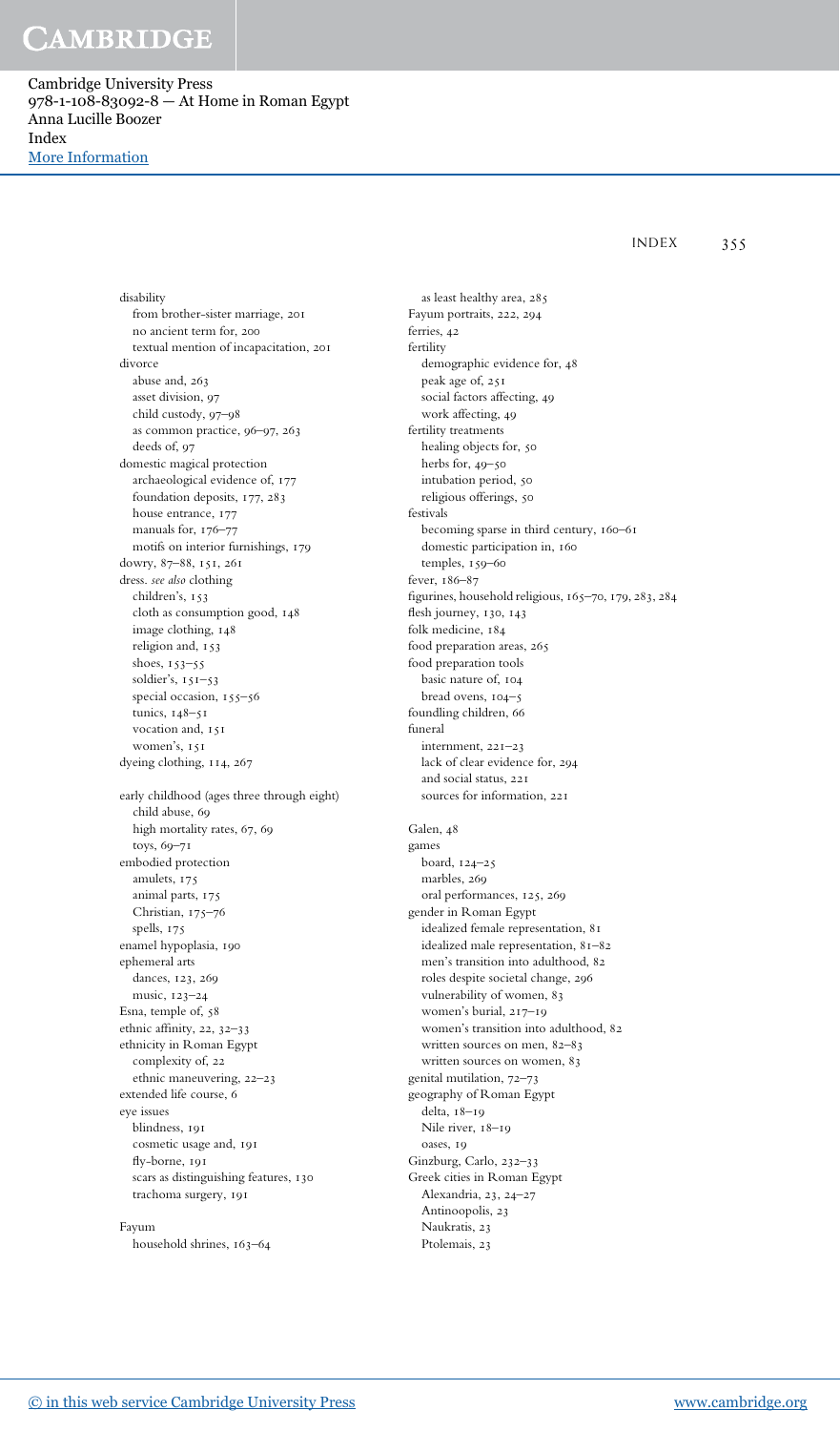Cambridge University Press 978-1-108-83092-8 — At Home in Roman Egypt Anna Lucille Boozer Index [More Information](www.cambridge.org/9781108830928)

356 INDEX

Greek cities in Roman Egypt (cont.) Roman style of, 23–24, 245 Greek language, 21 gymnasium, 75 hair age and gender and, 130–32 baldness cures, 135 depilatories, 271 dyes, 132, 271 men's shaving, 135 men's styles and beards, 133 most malleable body feature, 130 reuses, 271 ritualized, 132, 271 simple daily hairstyles, 132-33 toupees, 135 wigs and hairpieces, 132 women's tools and headdresses, 133 Harpocrates figure, 166–67 Hawara, 141 health care, domestic body anxiety, 184–85 dental issues, 190 eye issues, 191 folk medicine, 184 household experience of, 231 illness patterns, 185 lung issues, 190–91 medical instruments, 191–92 pharmacy, 192–94 variations in, 191 health care, professional practitioners Christian holy men, 198 hospitals, 200 incubation for, 197 magical-religious, 195–98 health care, secular practitioners apothecaries, 199–200 inherited nature of, 198–99 transient physicians, 198 henna, 271 Heqet figure, 56 Herophilos, 48 hieratic script, 21 homelife in Roman Egypt afterlife, 228–29 bathing, 136–38 cosmetics, 140–42 death and the afterlife, 205–29 dress, 147–55 essence of an age in artifacts from, 1 human waste, 138–40 interdisciplinary approach to, 232 oral care, 138, 272 ordinary people contributed to social change, 2–3 perfumes, 140 reflect changes in culture, 1–2

reflecting everyday priorities, 1 source for social divisions, 2 special occasion, 155–56 homosexuality, 93–94 horned altars, 172, 281, 282 hospitals, 200 house, defined, 4 household defined, 5 as web of obligations, 242 household in Roman Egypt animals in, 41–42 demographics of, 5 festival participation, 160 home provisioning, 103–8, 231 in Kom-el-Dikka, 26 as locus of social life, 5 maintenance, 108–9 material goods, 110–12 production, 112–17 rest, 118–19 roles, 100–3 social events, 119–25 waste management, 109–10 household life cycle, 5-6 houses in Roman Egypt background, 4–5 entrance protection, 177 in Kom-el-Dikka, 25–26 mosaics, 26–27 Oxyrhynchus, 29–30 Trimithis, 30–32 houses in Roman Egypt, Karanis construction, 34–35, 248 houses in Roman Egypt, Kellis domestic artifacts, 38–40 Manichaean religion, 41 papyri, 40–41 plan of, 38, 39 human body afterlife, 228–29 bathing, 136–38 body modifications, 142–46 as both instrument and outcome of social action, 127 cosmetics, 140–42 cultural differences on old age, 183–84 dental issues, 190 disability, 200–2 dress, 147–55 in everyday life, 184–85 eye issues, 191 eyes, 130 hair, 130–35 illnesses, 186–88 important way to distinguish people, 129 injury to, 188–90 jewelry, 146–47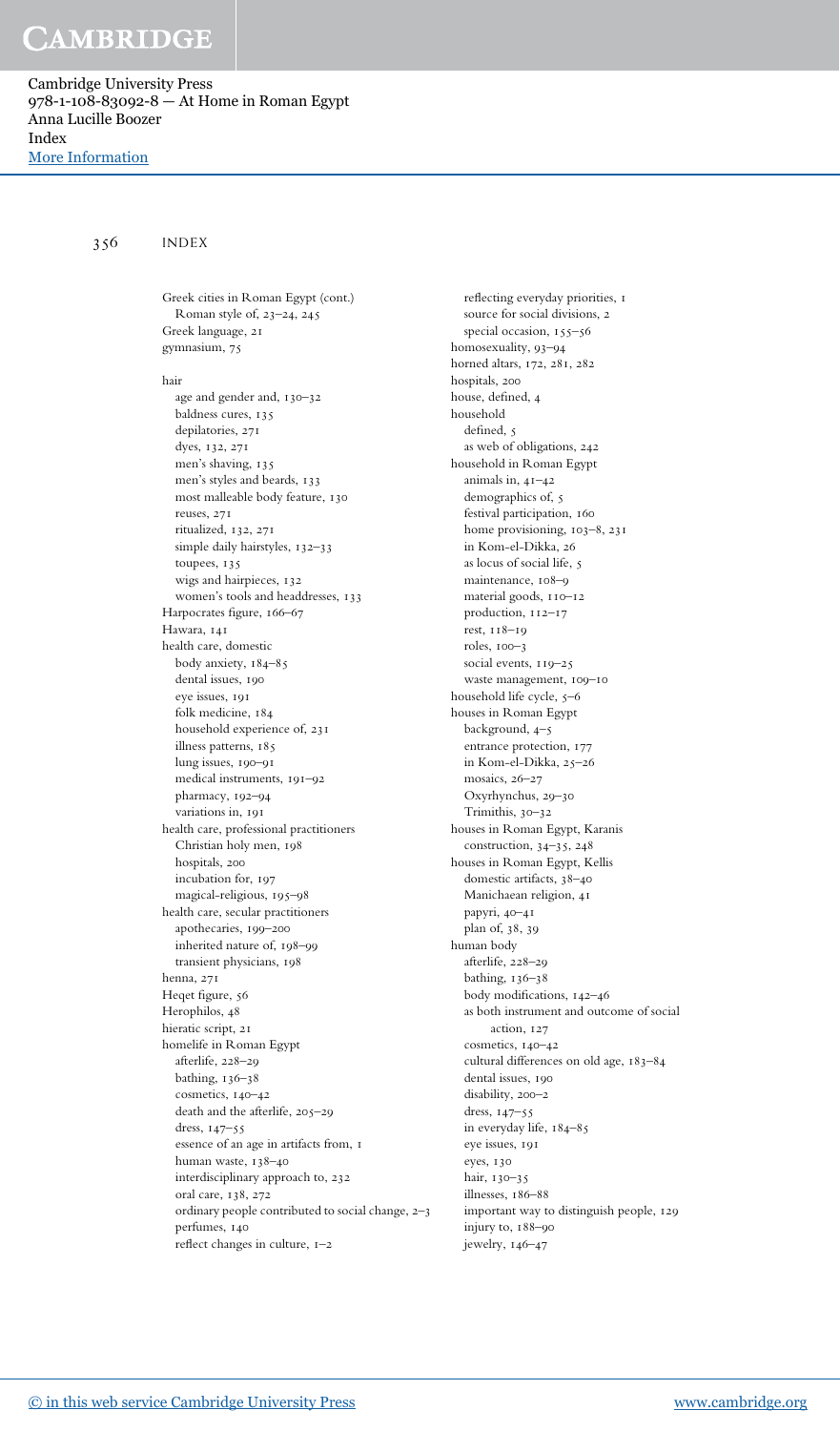Cambridge University Press 978-1-108-83092-8 — At Home in Roman Egypt Anna Lucille Boozer Index [More Information](www.cambridge.org/9781108830928)

INDEX 357

lung issues, 190–91 old age, 202–4, 284 oral care, 138, 272 perfumes, 140 preparations after death, 209–11 skin, 129–30 human waste chamber pots, 139–40 communal toilets, 138, 272 daily family production, 273 as fertilizer, 273 house toilet, 138–39, 272 lack of toilet paper, 138 illness Antonine Plague, 187–88 bilharzia, 188 fever, 186–87 infectious viral diseases, 187 malaria, 188 patterns of, 185 typhoid, 187 image clothing, 148 incense, 171–72 infancy (birth to age three) breastfeeding, 63 carrying options, 64, 255 infanticide, 65–66 language skill, 64 legal adoption, 65 legal registration, 64 naming celebration, 62–63, 254 naming traditions, 61–62 physical and legal actions after birth, 60 roles if father absent, 61 sending away for economic reasons, 66 slavery for foundling children, 66 status of, 60 teething, 63–64 toilet training, 64, 255 transition to walking, 64 weaning, 63 infanticide, 65–66, 200, 289 infertility, 49 injury and infection, 189 more prevalent in preindustrialized society, 188–89 scorpion stings, 189–90 snake bite, 190 village animals, 189 wild animals, 189 internment ceremony, 221–22 Fayum portraits, 222, 294 meals and offerings, 223 rituals and spells, 223 Isis figure, 168

jewelry archaeological evidence of, 146–47 less in the elderly, 204 and magic, 146 multiple layers of significance of, 146 status and, 147 Juvenal, 8 ka, 228 Kahun Gynecological Papyrus, 47 Karanis bread ovens, 105 cooking fireplace, 104 courtyards, 36 decorations, 35–36 domestic artifacts, 35 excavation history of, 34 house construction, 34–35, 248 household shrines in, 163 layout, 34 North Temple, 34 pharmaceutical storage box, 287 South Temple, 34 storage niches in, 163 textiles, 150 Kellis. see also Dakhleh Oasis burial types in, 214–15 clavi, 149 domestic magical protection, 177 excavation history of, 248 good diet, 190 hairstyles, 132 House 2, 38–39 House 3, 39–41 houses in, 37–41 layout, 37 location of, 37 reconstruction of interred bodies, 228 Kharga Oasis, 247 kohl, 128, 141–42 Kom-el-Dikka households in, 26 houses in, 25–26 mosaics, 26–27 Villa of the Birds, 26–27, 246 Kothos, 162 Kysis, temple in Kharga Oasis, 161, 291 lamp and torch rituals to honor domestic deities, 171 special oils, 171 spells and, 171, 281 language in Roman Egypt, 20–21 late childhood (ages 12 through 14) apprenticeship, 79 differences between sexes, 74 experiential vocational training, 79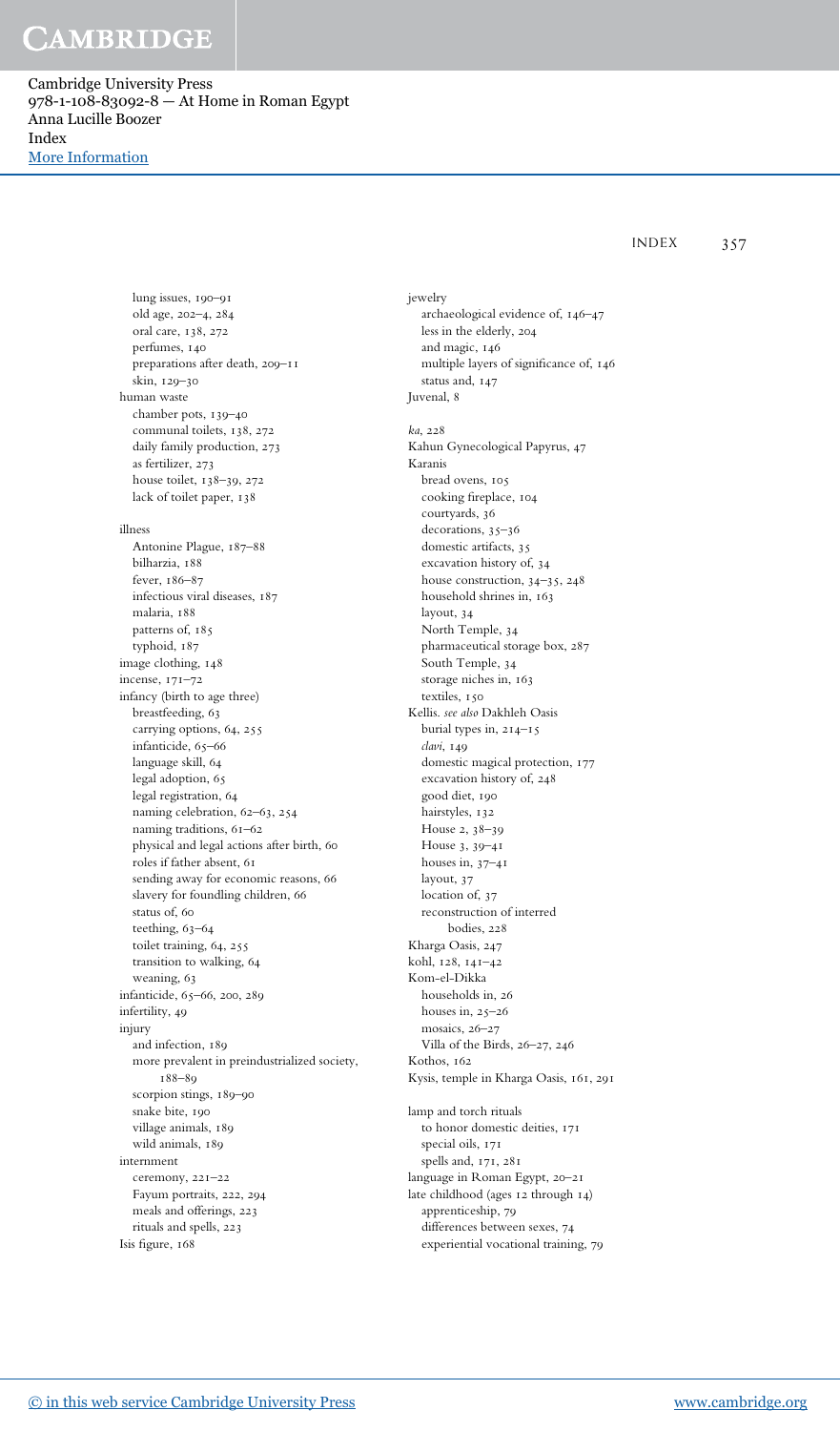Cambridge University Press 978-1-108-83092-8 — At Home in Roman Egypt Anna Lucille Boozer Index [More Information](www.cambridge.org/9781108830928)

### 358 INDEX

gymnasium entry, 75 legal changes, 75 literacy, 76–79 menstruation, 74–75 shaving, 75 societal expectations, 75–76 life course, 6 life course in Roman Egypt adulthood, 80–98 age identification, 46–47 childbirth, 55–60 conception, 47–49 early childhood (ages three through eight), 67–72 gender identification, 45–46 infancy (birth to age three), 60–66 late childhood (ages 12 through 14), 74–79 middle childhood (ages nine through eleven), 72–74 pregnancy, 52–55 literacy in late childhood for girls, 77 textual thoughts and feelings, 78 for upward mobility, 76 for wealthy, 76–77 locks and keys, domestic, 242 looms, 114 Louvre figurine, 179, 284 Lucretius, 47–48 lung issues, 190–91 magic defined, 283 jewelry and, 146 magic for practical applications specific instructions for, 180 wax figurines, 179–80 writing spells in, 180–82 maintenance, home constant need for, 108 mud brick, 108–9 malaria, 188 malfortium, 151 mallokouria, 12–15, 244 Manichaean religion, 41 marriage based on unwritten societal agreement, 84–85 contract, 85-87 dowry, 87–88, 261 lack of age restrictions, 84 morality clauses, 88 and procreation, 84 sibling, 87 and society, 83–84 Maspero, Gaston, 144–45 material goods, 110–12 medical instruments, 191–92 menstruation

late childhood (ages 12 through 14) (cont.)

rags for, 74–75 social stigma of, 75 sparse evidence for, 74 metropolite class, 62 middle childhood (ages nine through eleven) contacts outside of household, 73 ease of mobility in, 73 genital mutilation, 72–73 language exposure, 73 parental concern over, 73–74 relations with other household children, 73 spatial orientation, 73 work requirements of, 72 midwifery, 55–56, 252 mud brick home maintenance, 108–9 Karanis house construction, 34 mummification process embalmers and necropolis workers, 209 embalming availability, 210 embalming routine, 210 final storage before burial, 210–11 reasons for, 209–10 wrapping, 210 mummy labels, 212 natron, 267 niches, wall decorative architectural shrine, 163–64 for hanging oil lamps, 171 as shrines, 162–63 storage, 163 Nile river agricultural labor and, 117–18 branches, 18 cataracts, 19 delta, 18 Fayum, 18 valley, 18 nome, 28, 247 North Temple (Karanis), 34 oases of Egypt, 19 old age depictions of men, 204 depictions of women, 202–4 forties and fifties as, 202 less jewelry, 204 living with younger family, 204 oral care, 138, 272. see also dental issues ornaments. see jewelry orris root, 193 ostraka, 116–17 Oxyrhynchus bathhouses, 136 houses in Roman Egypt, Kellis, 29 as large city, 28–30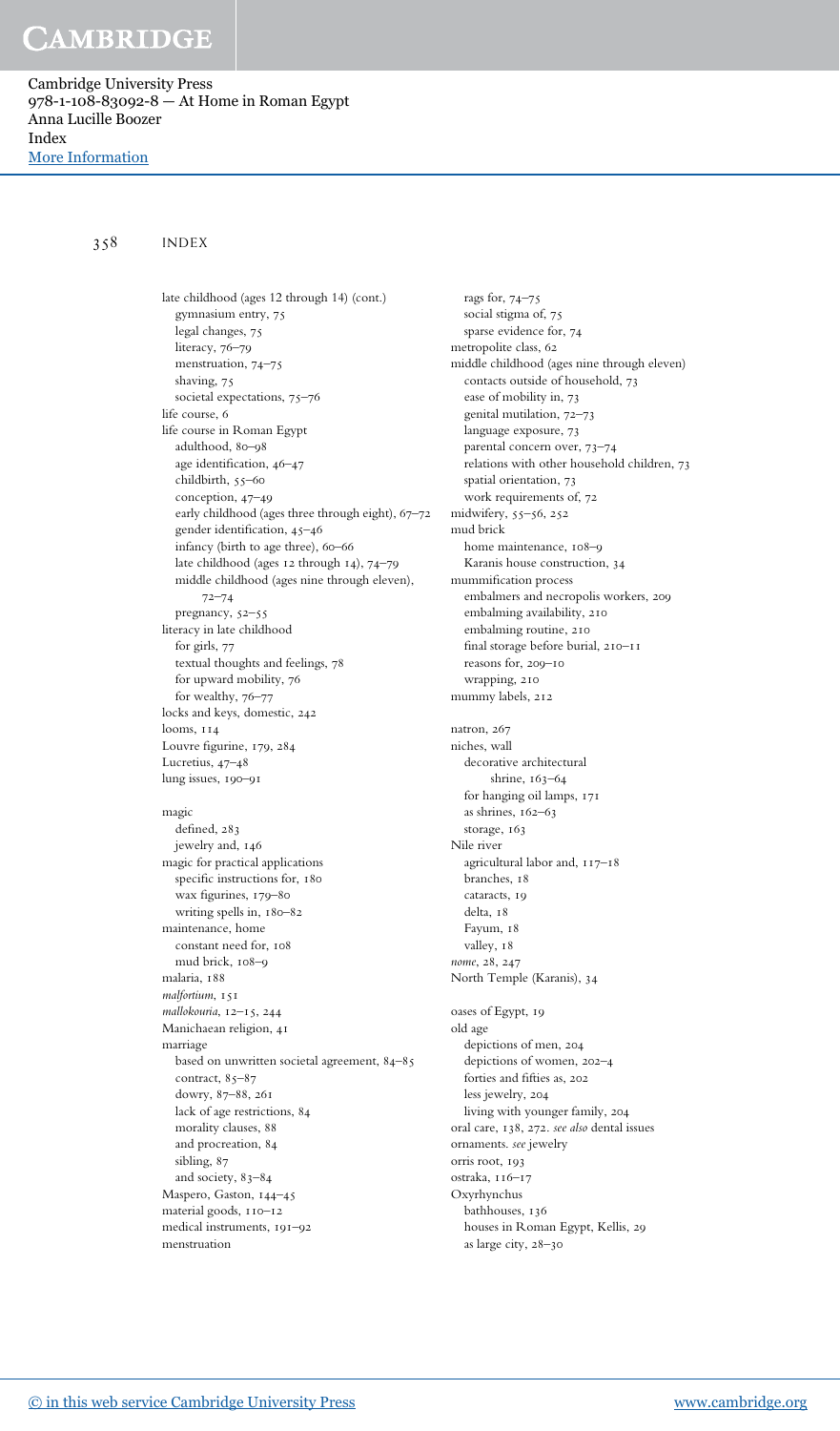Cambridge University Press 978-1-108-83092-8 — At Home in Roman Egypt Anna Lucille Boozer Index [More Information](www.cambridge.org/9781108830928)

public events and festivals, 119

INDEX 359

waste disposal, 110 Panopolis, 144–45 papyri hunters of, 11–12 Kahun Gynecological Papyrus, 47 in Kellis, 40–41 material turn in, 12 in Oxyrhynchus, 28–29 as textual source, 7 parapherna, 87 parties, 120–21 performing cult, 161–62, 278 perfumes, 140 pharaonic Egyptian life, 16 pharmacy ambiguous evidence for, 192 orris root, 193 processing of, 193 purgatives, 194 storage of, 194 traditional preparations for, 192–93 Philae Temple, 168 Philo of Alexandria, 8 physical abuse as good family discipline, 94–95 regional perceptions of, 95 piercings defined, 145 ear, 145–46 practice theory, 3 pregnancy lifestyle changes during, 53 malformations and miscarriages, 53 religious figure for protection, 53–55 special precautions during, 53 status of unborn child, 55 priests and ritual specialists as doctors, 197 private clubs, 123 production, household agricultural labor, 112, 117–18 cottage crafts, 116–17 cut clothing, 114–15, 116, 267 laundry washing, 115–16 mending clothes, 116 spinning, 113–14 textile production, 112–13, 114, 266 weaving, 114, 266 prosphora, 87 prostitutes, 93 protection, religious charms for, 174 domestic, 176–79 embodied, 175–76 from treacherous daemons, 174

food preparation tools, 104–5 foods, 104 housework, 105–6 textual evidence of, 103–4 water procurement, 106–8, 265 public events and festivals as excuse to take time off work, 120 religious, 120 women's roles in, 120 public mourning period communal nature of, 207, 208 dramatic, 207–8 funeral ending mourning period, 209 gender and, 208 punishment, tattoos as, 143–44, 274 purgatives, 194 rape, 95–96 regional cities in Roman Egypt Oxyrhynchus, 28–30 Trimithis, 30–33 religion and dress, 153 generational tenacity, 158 infusing all facets of life, 157 Manichaean, 41 materiality, 161 priests and ritual specialists, 159, 277 religion, household cult paraphernalia, 173 domestic shrines, 162–65 figurines, 165-70 holy men making house calls, 159 lack of textual evidence for, 158, 277, 278 magic for practical applications, 179–82 performing cult practices, 161–62, 278 for protection, 174–79 rhythms of ritual practice, 173–74 rest afternoon siestas, 118–19 bed, 268 siestas, 118–19 sleeping rug, 118–19, 268 ritual practice, domestic astrology, 174 predictable rhythm of, 173 special foods for, 174 role in Roman Egypt household gendered expectations, 101–3 head of household, 100 slaves, 101 typical, 100 Roman Egypt demography of, 19–20 ethnicity, 22–23 geography of, 18–19 languages, 20–21 writing, 21–22

provisioning the home cooking space, 104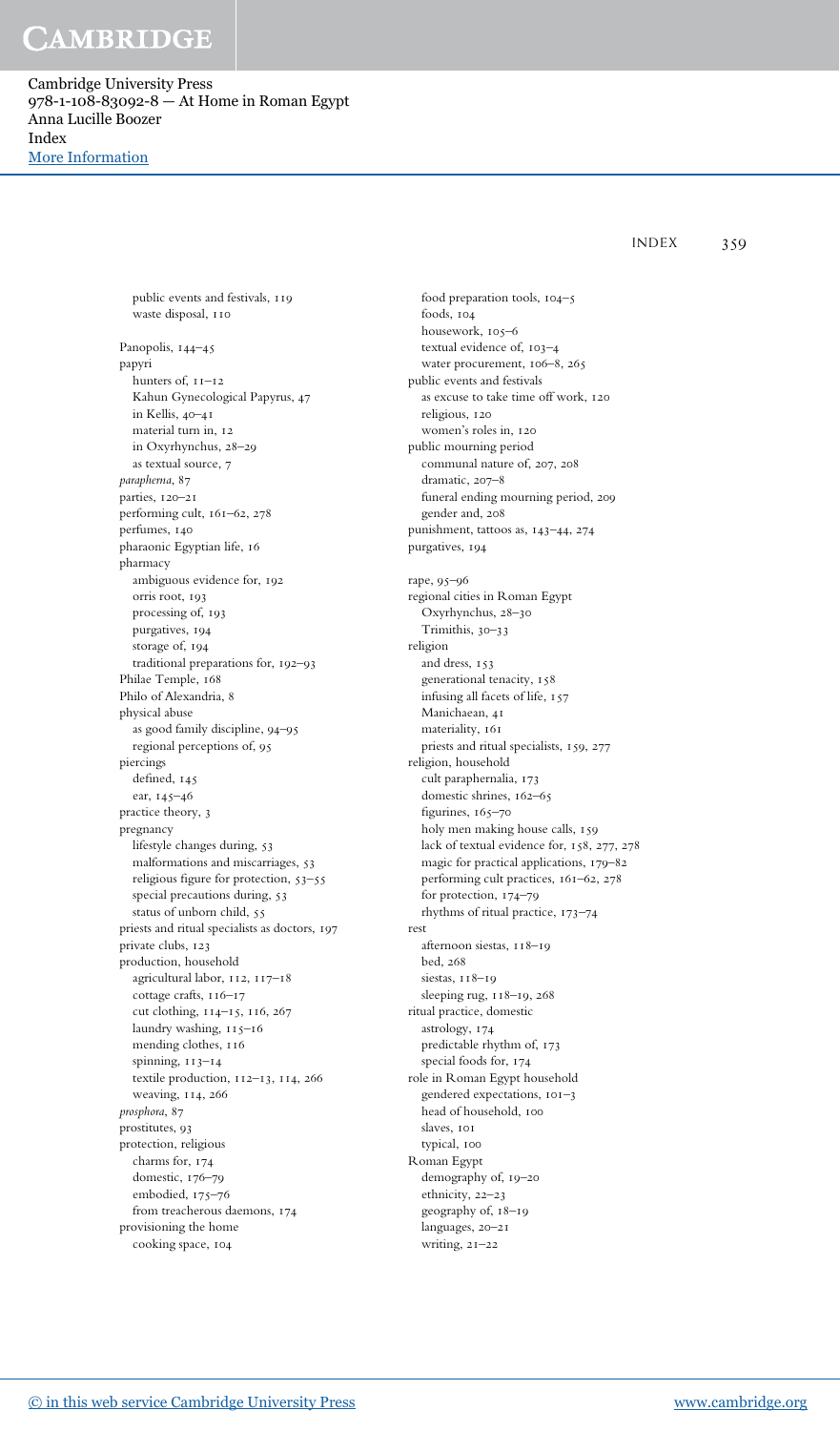Cambridge University Press 978-1-108-83092-8 — At Home in Roman Egypt Anna Lucille Boozer Index [More Information](www.cambridge.org/9781108830928)

360 INDEX

Roman Egyptian communities Greek cities, 23–27 lack of typical cities, 27–28 regional cities, 28–33 regional gods, 27 villages, 34–41 Roman imperial practices, 16 roses, 123 Rufinus Aquileiensis, 177 Schatzki, Theodore, 3 scorpion stings, 189–90 sebbakh, 11, 246 sentimental touching in Roman Egypt brothels and prostitutes, 93 lack of clear evidence of, 91–92 between men, 93–94 sex and love, 92–93 Serenos's house (Trimithis) location of, 31 separation of entrances, 31–32 shoes baby, 155 leather, 154–55 palm fiber, 154 status and, 153 shrines, domestic altars, 172 horned altars, 172, 281, 282 incense, 171–72 lamps as, 170–71 niches as, 162–63 wooden, 164–65 siestas, 118-19 sites of the social, 3 skin. see also tattoos color, 129 scarring, 129–30 slaves demographic data, 101 foundling children, 66 lack of respect for, 101 rough life of, 101 tattoos to identify, 143–44 sleeping rug, 118–19, 268 snake bite, 190 social change scholarly history of ordinary people's influence, 3 weaving and, 3 social events in Roman Egypt ephemeral arts, 123–24 feasting and drinking, 121–23, 269 games, 124–25 parties, 120–21 private clubs, 123 public events and festivals, 119–20 social skin bathing, 136–38

body modifications, 142–46 as both instrument and outcome of social action, 127 cosmetics, 140–42 defined, 127 dress, 147–55 eyes, 130 hair, 130–35 important way to distinguish people, 129 jewelry, 146–47 oral care, 138, 272 perfumes, 140 skin, 129–30 tattoos as, 143 Soknopaiou Nesos, temple of, 120, 159, 163 soldier dress, 151–53 sources, types of archaeological, 9–12 ethnographic comparisons, 15–16 textual, 7–9 visual, 12–15 South Temple (Karanis), 34 spells embodied protection, 175 internment, 223 for lamp and torch rituals, 171, 281 for practical magic, 180–82 by professional healers, 195 sterility, 49 sticharia, 149–50 Strabo, 8 subfertility, 49 tattoos. see also skin archaeological interpretations of, 143, 274 as permanent social skin, 143 procedure, 143–44 as punishment, 274 rarity of, 144–45 Tawaret figure, 53–55, 56 tax documents (textual source), 8 Tebtunis, 177 Tebtunis, temples of, 194 teething, 63–64 temples fertility treatments, 50 festivals, 159–61 importance of, 27 incubation place for medical treatment, 197 Karanis, 34 materiality, 161 oracles, 277 Oxyrhynchus, 29 textile production, 112, 266 textual sources gynecological, 47–48 limitations of, 8–9